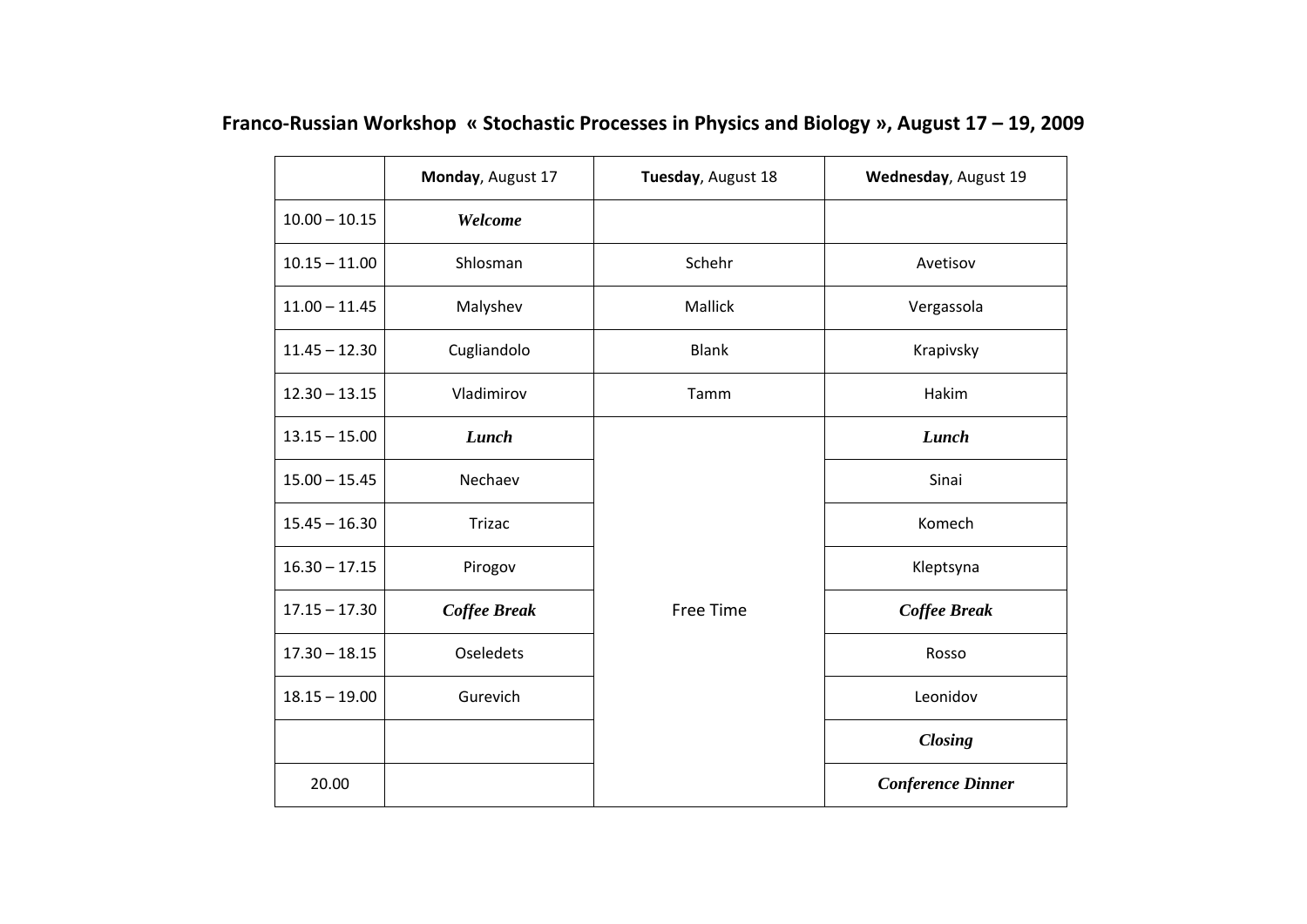## **Monday, August 17, 2009**

#### **10.00 – 10.15 Welcome**

## **Section chairman:** B.GUREVICH

- **10.15 11.00** S.SHLOSMAN. *The Ising rain stays mainly in the plain*
- **11.00 11.45** V.MALYSHEV. *Local transformation processes and one enigma of general physics*
- **11.45 12.30** L.CUGLIANDOLO. *Topological defect formation across a second order phase transition*
- **12.30 13.15** A.VLADIMIROV. *Mean-field models of queuing networks*

#### **13.15 – 15.00 Lunch**

## **Section chairman:** V.HAKIM

- **15.00 15.45** S.NECHAEV. *Unzipping of two random heteropolymers: Ground-state energy and finite-size effects*
- **15.45 16.30** E.TRIZAC. *Coulombic elasticity of biopolymers*
- **16.30 17.15** S.PIROGOV*. Random walks in chemical kinetics and molecular motors*

#### **17.15 – 17.30 Coffee break**

#### **Section chairman:** V.MALYSHEV

- **17.30 18.15** V.OSELEDETS. *The entropy of some hidden Markov chain*
- **18.15 19.00** B.GUREVICH. *On one geometric meaning of dynamical entropy*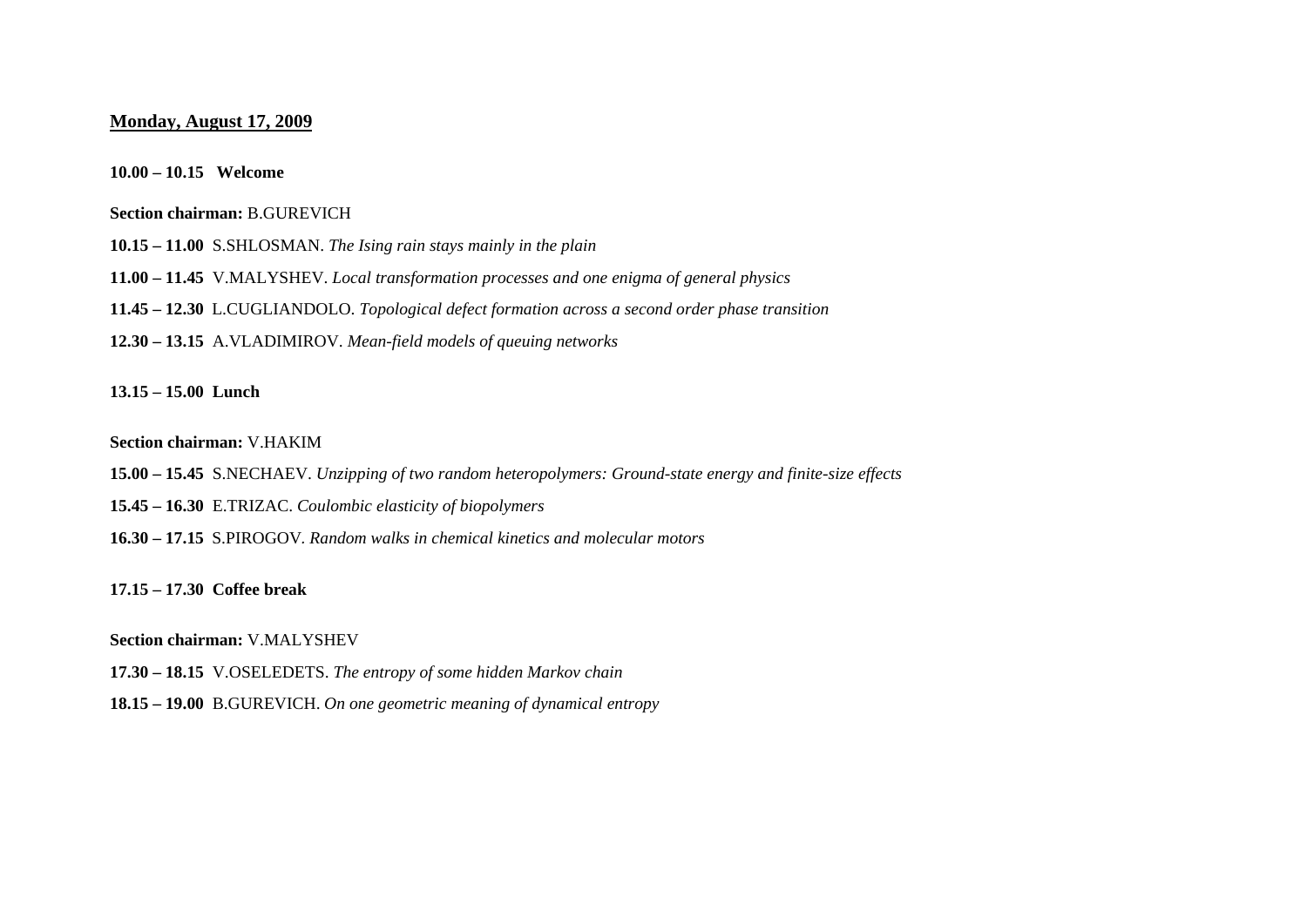# **Tuesday, August 18, 2009**

**Section chairman:** L.CUGLIANDOLO

- **10.15 11.00** G.SCHEHR. *From vicious walkers to random matrices: a path integral approach*
- **11.00 11.45** K.MALLICK*. Some recent results on the Asymmetric Exclusion Process*
- **11.45 12.30** M.BLANK*. Exclusion type spatially heterogeneous processes in continuum*
- **12.30 13.15** M.TAMM*. A modified TASEP model with two internal states of the particles: numerical evidence and the mean-field solution*

**Free time**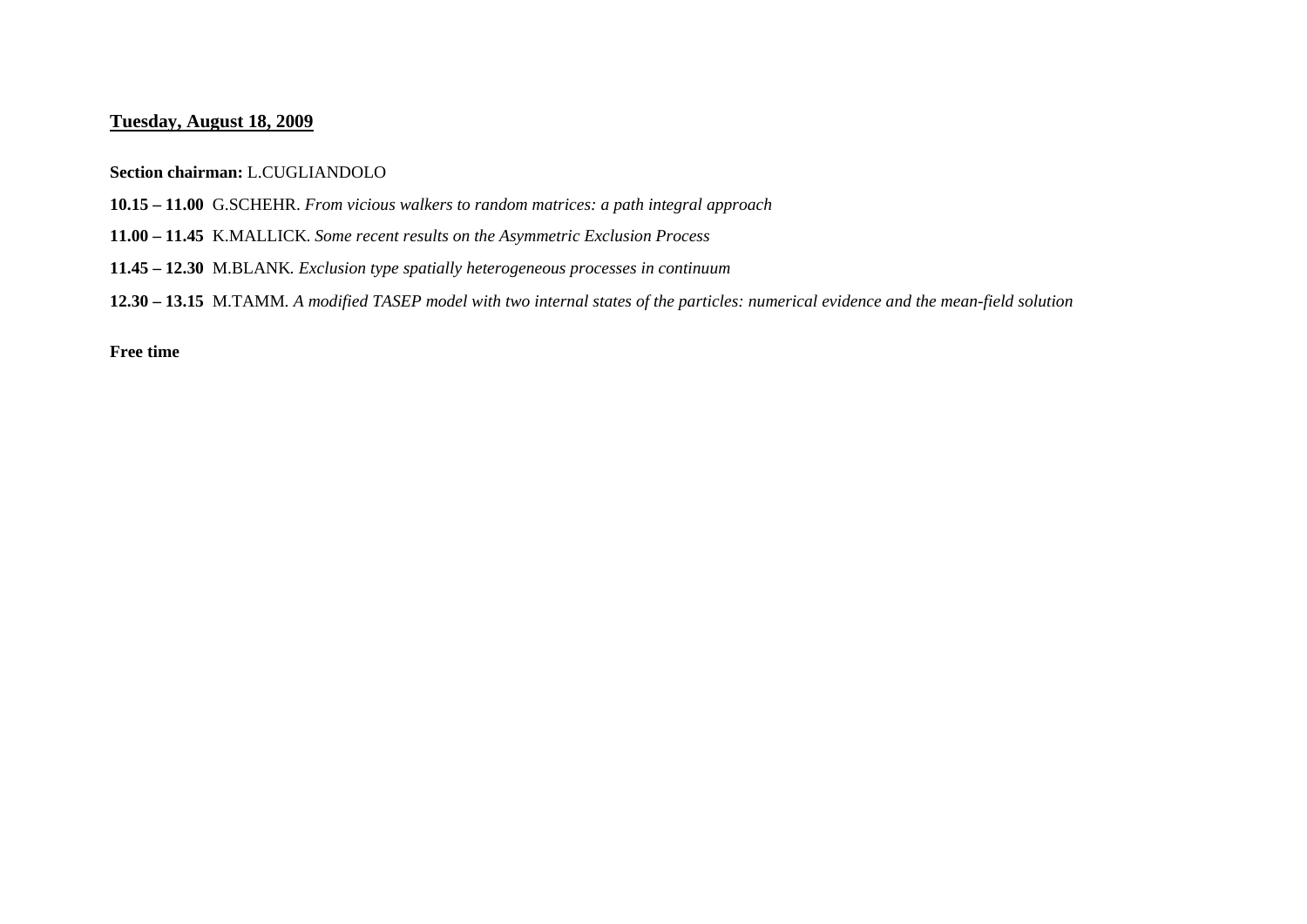# **Wednesday, August 19, 2009**

## **Section chairman:** E.TRIZAC

- **10.15 11.00** V.AVETISOV. *Diffusion in ultrametric spaces and fluctuation-induced protein mobility*
- **11.00 11.45** M.VERGASSOLA. *Chemotaxis as a game against Nature*
- **11.45 12.30** P.KRAPIVSKY*. Molecular spiders on tracks and surfaces*
- **12.30 13.15** V.HAKIM. *The stochastic dynamics of neurons*

**13.15 – 15.00 Lunch** 

## **Section chairman:** S.SHLOSMAN

**15.00 – 15.45** Ya.SINAI. *The decay of Fourier modes for solutions of fluid dynamics equations*

**15.45 – 16.30** A.KOMECH*. On convergence to equilibrium measure in hyperbolic PDEs*

**16.30 – 17.15** M.KLEPTSYNA. *Filtering and ergodic assumptions. Discrete time case.*

**17.15 – 17.30 Coffee break**

**Section chairman**: V.OSELEDETS

**17.30 – 18.15** A.ROSSO. *Extreme value statistics for log-correlated Gaussian processes.* 

**18.15 – 19.00** A.LEONIDOV. *Energy losses of charged particles in random media*

#### **Closing**

**20.00 Conference Dinner**